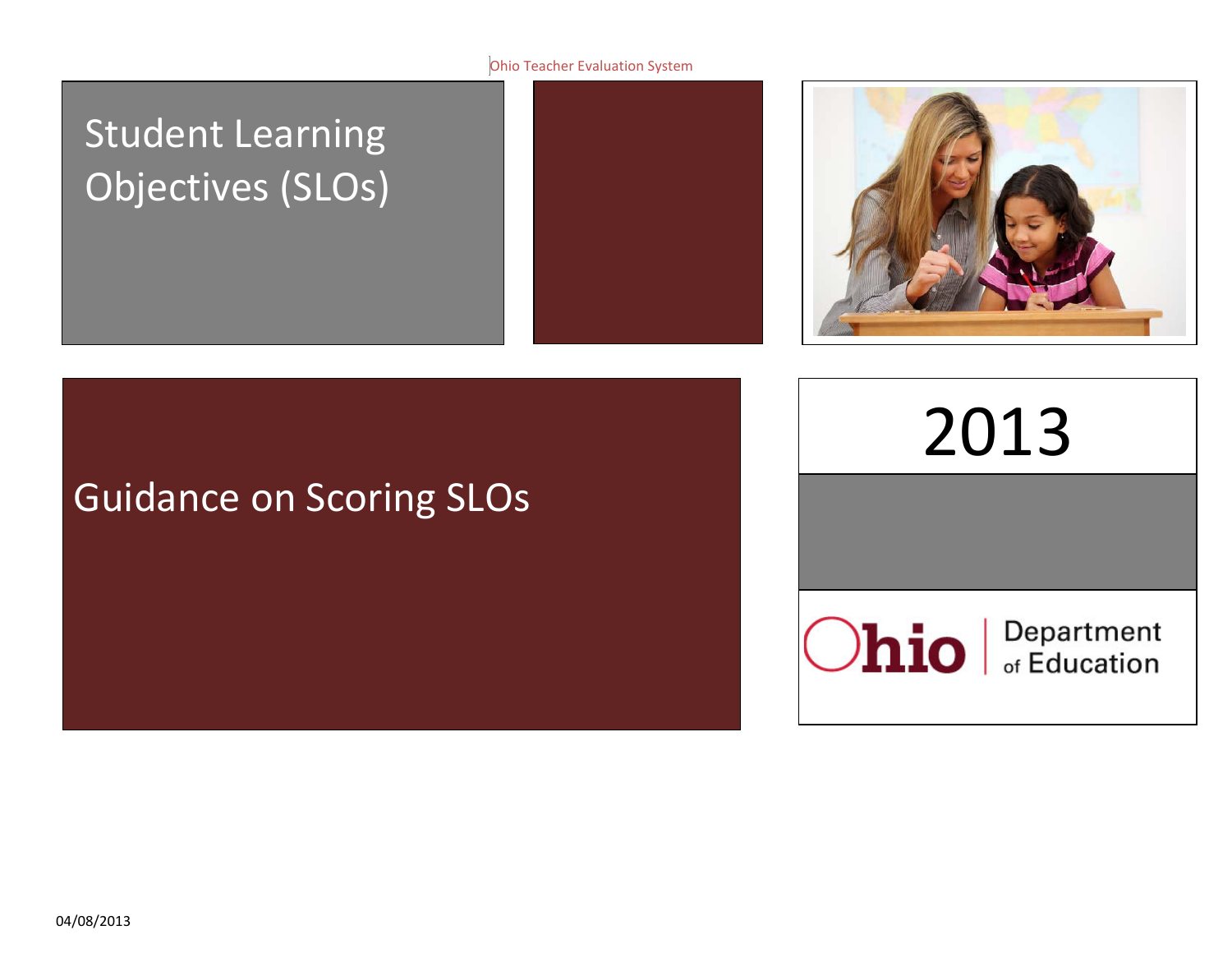#### **TABLE OF CONTENTS**

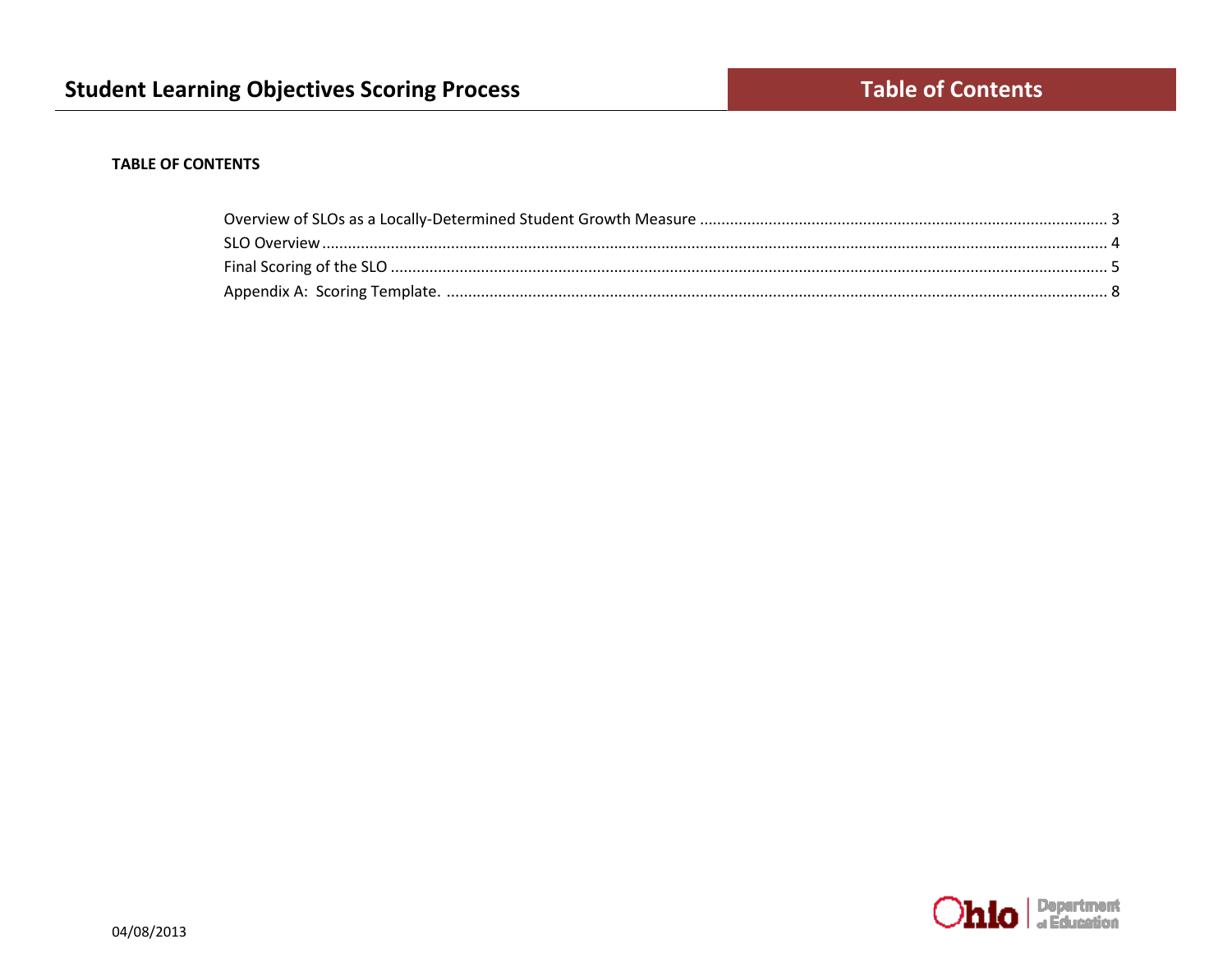# **Overview of Student Learning Objectives (SLOs) as a Locally-Determined Student Growth Measure**

**SLOs as Locally-Determined Student Growth Measures.** An SLO is a measure of a teacher's impact on student learning within a given interval of instruction. The SLO framework is designed to generate an effectiveness measure that will be utilized in the Ohio Teacher and Principal Evaluation Systems. An SLO is a measurable, long-term academic goal informed by available data that an educator or team of educators sets at the beginning of the year for all students with tiered targets for subgroups of students. The educator(s) and students work toward the SLO growth targets throughout the year and use a variety of assessments to assess progress toward the goal. At the end of the interval of instruction, one final measure is administered to determine whether each student met the growth target. Each individual SLO then results in an effectiveness measure which is aggregated as an SLO subscore, and further aggregated into a Summative Student Growth Measure (the "50%"). The SLO scoring process requires different tasks for the educator(s) and the evaluator. The following sections walk both the evaluator and the educator through the scoring process. The lens of the following sections focuses upon the SLOs at the teacher level. These SLOs can then be aggregated to the building level for the evaluation of principals. Principals may develop SLOs outside of the aggregate of the teacher-created SLOs.

**Writing and Approving High-Quality SLOs.** Without question, it will be difficult to ensure consistency across classrooms, let alone school districts. In addition, since SLO attainment will be part of a teacher's summative rating, writing and approving high-quality SLOs will be an integral part of the educational process. To that end, educators and principals will need professional development on the basic components of SLOs and how to set appropriate but ambitious growth targets. Providing ongoing professional development for everyone involved in the process is crucial to success. Districts that have been implementing SLOs have shown that educators and principals get better at the practice of writing and approving high-quality SLOs over time. The districts that have been successful offer continuing professional development, even to experienced practitioners. Ongoing professional development is informed by review of the previous year's SLOs and emphasizes continuous support and improvement.

**Cross-Referencing Data to Ensure High-Quality SLOs.** Once districts get their student growth measures plan up and running, they should review how teachers with SLOs in non-tested grades and subjects fare on performance evaluations compared to teachers subject to actual Value-Added data from state or vendor assessments. This can be accomplished by regularly analyzing and comparing data from SLOs with teacher-level Value-Added data, teacher observation ratings, and other measures that predict future student success. Cross-referencing data can help districts identify anomalies worth investigating and raise red flags where patterns of SLO attainment rates in general, or in comparison with student growth rates, are unexpected, or appear too high or too low. Districts should work to ensure that the success rates for teachers in non-tested grades and subjects are comparable to the success rates of those in tested grades and subjects. If the expectations for teachers of non-tested grades and subjects are or appear to be lower than those for teachers for whom Value-Added or other growth measure data is available, then the evaluation system will be perceived as unfair.

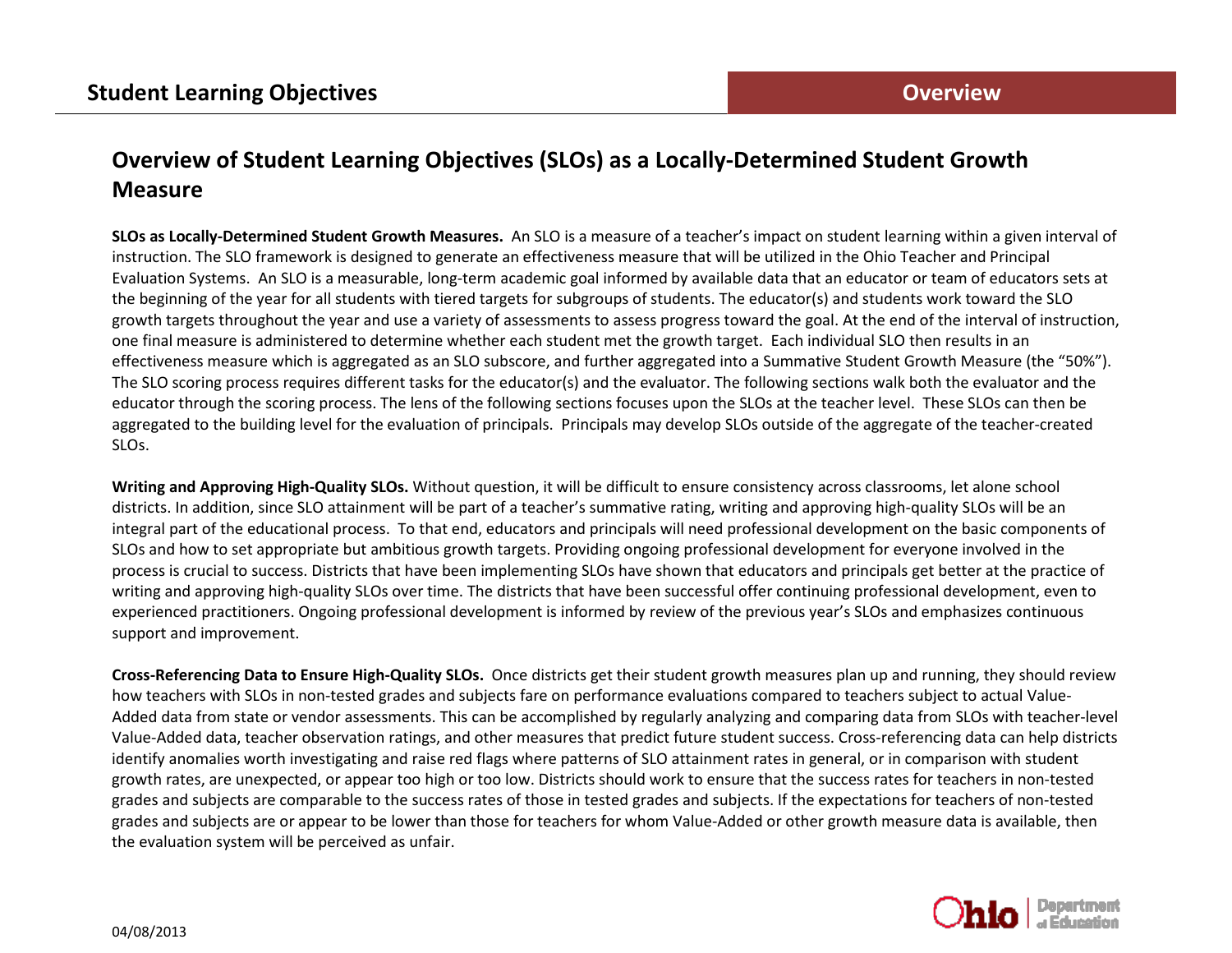# **Student Learning Objectives District 2008 Constanting Objectives Constanting Overview**

# **What Is the SLO Cycle?**

ODE has established the following five steps for the SLO cycle. Further detail regarding the process for each step is given in Ohio Department of Education Guidance documents. The following pages describe how the SLOs are scored.



## **Comment**

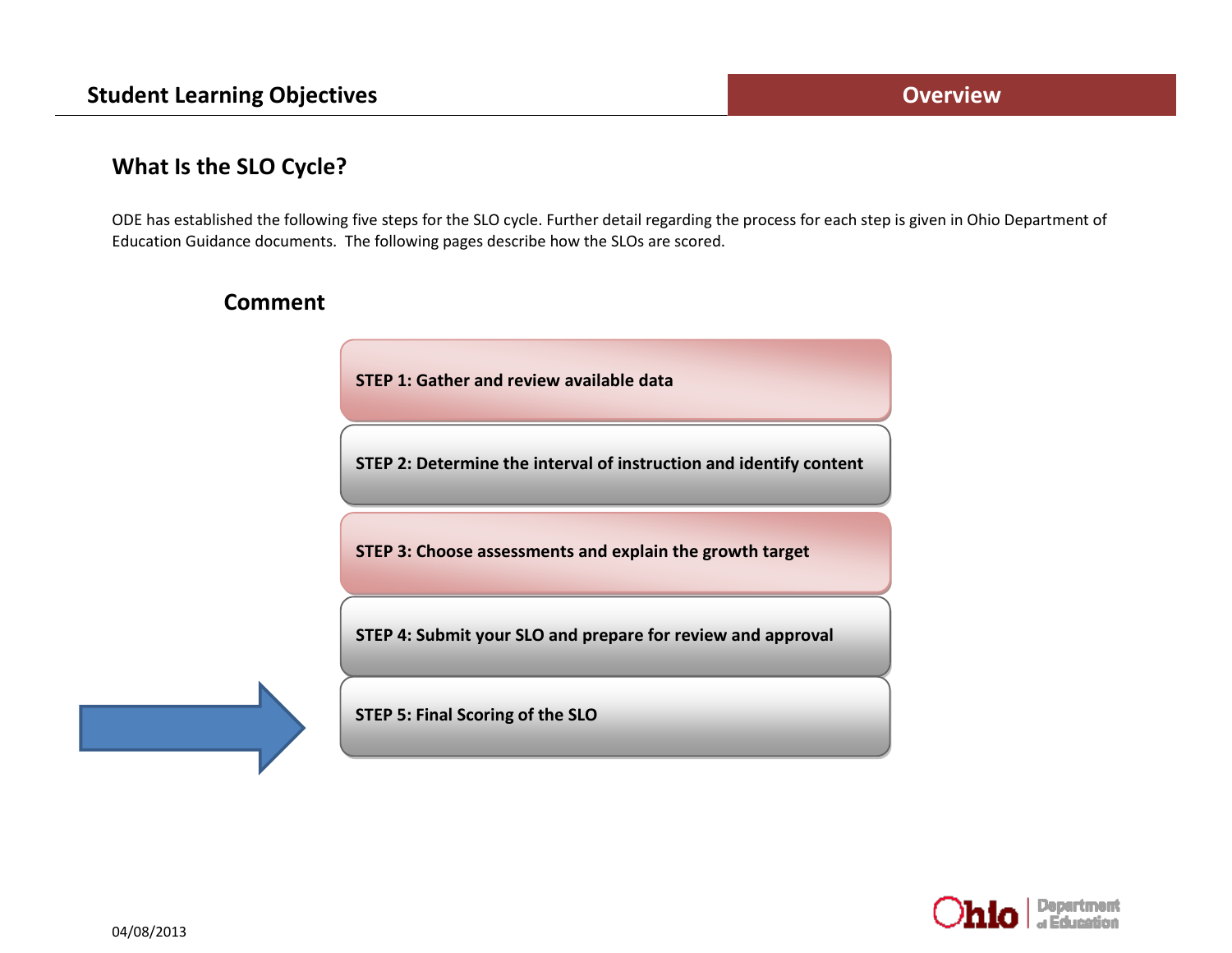# **STEP 5: Final Scoring of the SLO**

# **SLO Final Scoring Overview**

After the SLO is approved, the teacher is responsible for compiling the evidence for the final scoring process. The final scoring process must be completed by May 1 to ensure that the teacher evaluation is completed in accordance with the timeframes established by law. This guidance document provides information on:

- Directions on the organization of evidence and information teachers and teacher-teams should compile at the end of the year.
- Teacher guidance on how to present the information to the evaluator(s).
- Protocols for the evaluator(s) for reviewing and scoring SLOs.
- Guidance for rating SLOs and combining multiple SLOs into a summative score.

# **Educator Preparation for SLO Committee Scoring**

In preparation of the SLO scoring, the educator may want to complete the following steps to ensure an efficient use of time:

- 1. Include a copy of the committee approved *SLO Approval Checklist* from the beginning of the school year.
- 2. Transfer the data from the baseline score, the final score, and the established growth targets to the *SLO Scoring Template* to provide the SLO committee with a quick reference to determine whether stated growth targets were met. The *SLO Scoring Template* can be seen in Appendix A of this document.
- 3. Organize the evidence to support the attainment of the SLO into an easily recognized, readable format. Organizing the materials will aid the evaluator / scoring committee as they evaluate the success of the SLO at the end of the interval.

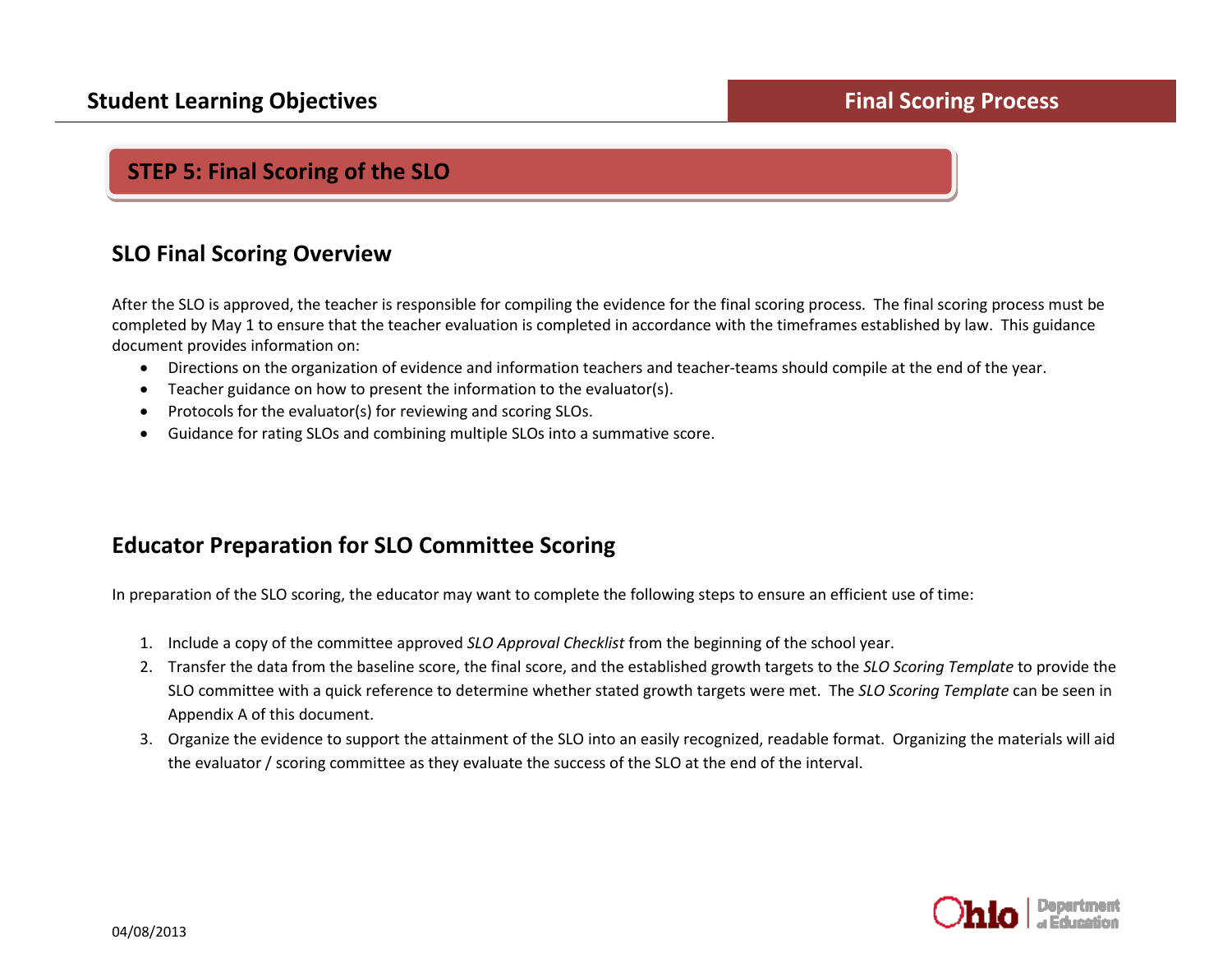# **Scoring the Individual SLO**

#### **SLO Scoring Process**

The *SLO Scoring Template* is a worksheet that can be used to assess whether or not SLO targets have been met when rating the individual SLO. There are several steps teachers must follow in order to arrive at a final rating calculation. Once all the relevant information has been added into the document, attainment of the students' growth targets and rating of the individual SLO will need to be computed and displayed.

### **Preparing for Scoring**

Prior to the end-of-year review, teachers are responsible for collecting relevant information and compiling it in a useful way. For example, evaluators will have limited time, so having all student work or other documentation clearly organized and final student scores summarized (as noted below) will be valuable for saving time and reducing paperwork. Information that could be collected includes student performance data and the completed *SLO Scoring Template* document.

#### *Organizational Tip*

**Arrange potential documents in a 3-ring binder in the following order:**

- *1.* Previously approved *SLO Template*
- 2. Completed *SLO Scoring Template*
- 3. Assessments used in the SLO process, including student work and other pertinent documents

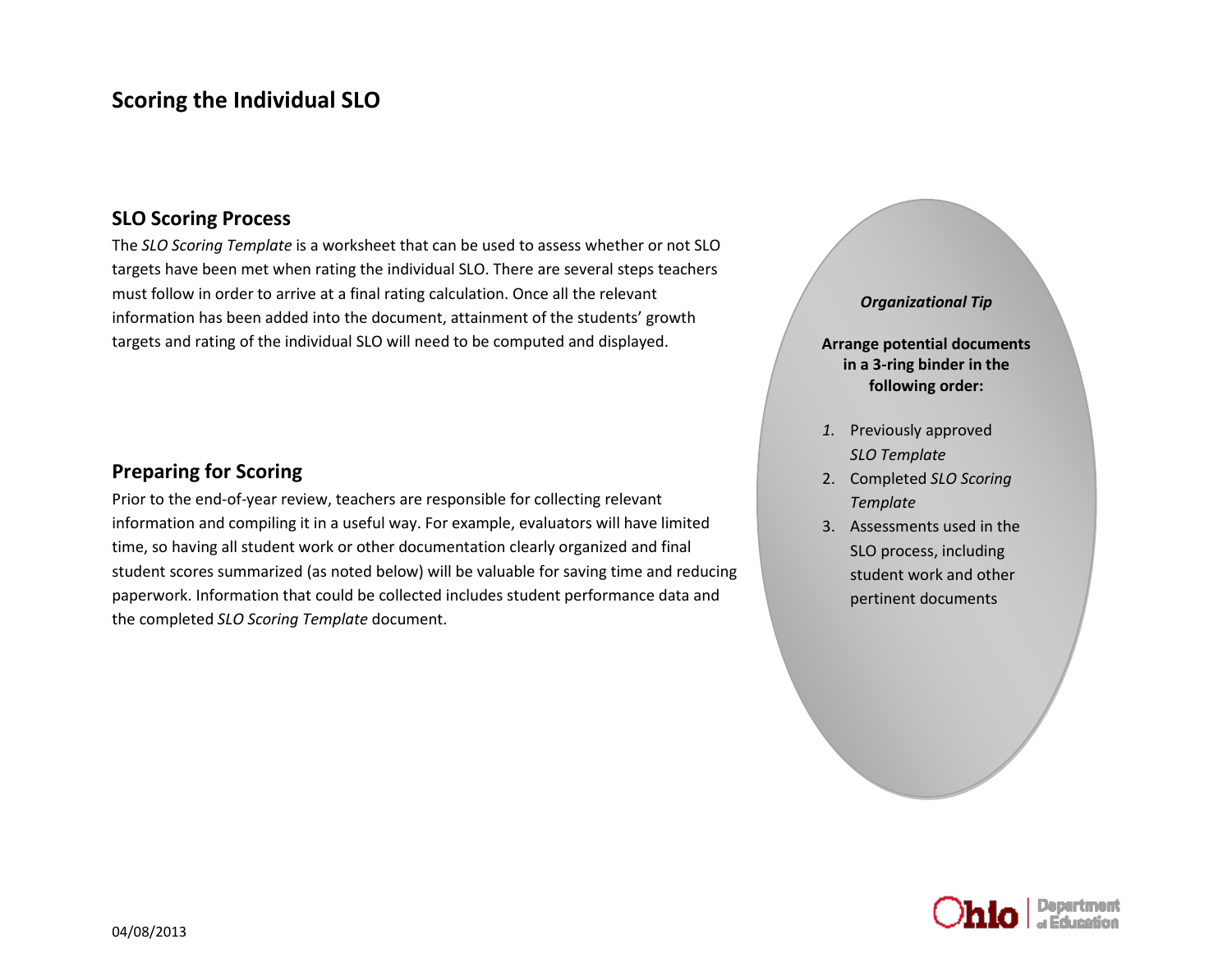#### **Complete the SLO Scoring Template**

The *SLO Scoring Template* is worksheet that can be used to assess whether or not SLO targets have been met as well as the overall teacher rating for the SLO. There are several steps teachers must follow in order to arrive at a final rating calculation. The scoring must be completed prior to May 1 of each year. Ample time for evaluator / committee review must be given to ensure that the entire teacher evaluation process is complete by the May 1 deadline as defined in law.

- 1. First, the teacher adds the name or identification number for each student into the worksheet. Additional rows may be added as needed.
- 2. Then, the teacher enters each student's baseline score. This may be from a combination of data points and available information such as scores on the assessment administered at the beginning of the school year or from the previous year /class if available, or other measures that help to set the baseline of the student performance.
- 3. Next, using their completed SLO template as a guide, the teacher enters each student's established growth target.
- 4. The teacher enters the final performance data for each student.
- 5. The teacher enters if each individual student exceeded/ met the growth target by answering yes or no.
- 6. Once all the relevant information has been entered in the worksheet, attainment of the students' growth targets and overall teacher rating of student growth measures on this SLO will need to be computed using the scale provided.

#### **The teacher is responsible for this portion of the SLO process.**

#### **Score Individual SLOs Using the SLO Scoring Matrix**

The teacher can now use the *SLO Scoring Template* to determine the percentage of students meeting or exceeding the established growth targets.

This matrix should be used in conjunction with the *SLO Scoring Template.* ODE developed the five-level rating for SLOs to align with the 5-levels of Value-Added scores.

| Percentage of students that met<br>or exceeded growth target | <b>Descriptive rating</b> | <b>Numerical rating</b> |
|--------------------------------------------------------------|---------------------------|-------------------------|
| 90-100                                                       | Most Effective            |                         |
| 80-89                                                        | Above Average             |                         |
| 70-79                                                        | Average                   |                         |
| 60-69                                                        | Approaching Average       |                         |
| 59 or less                                                   | Least Effective           |                         |

#### **SLO Scoring Matrix**